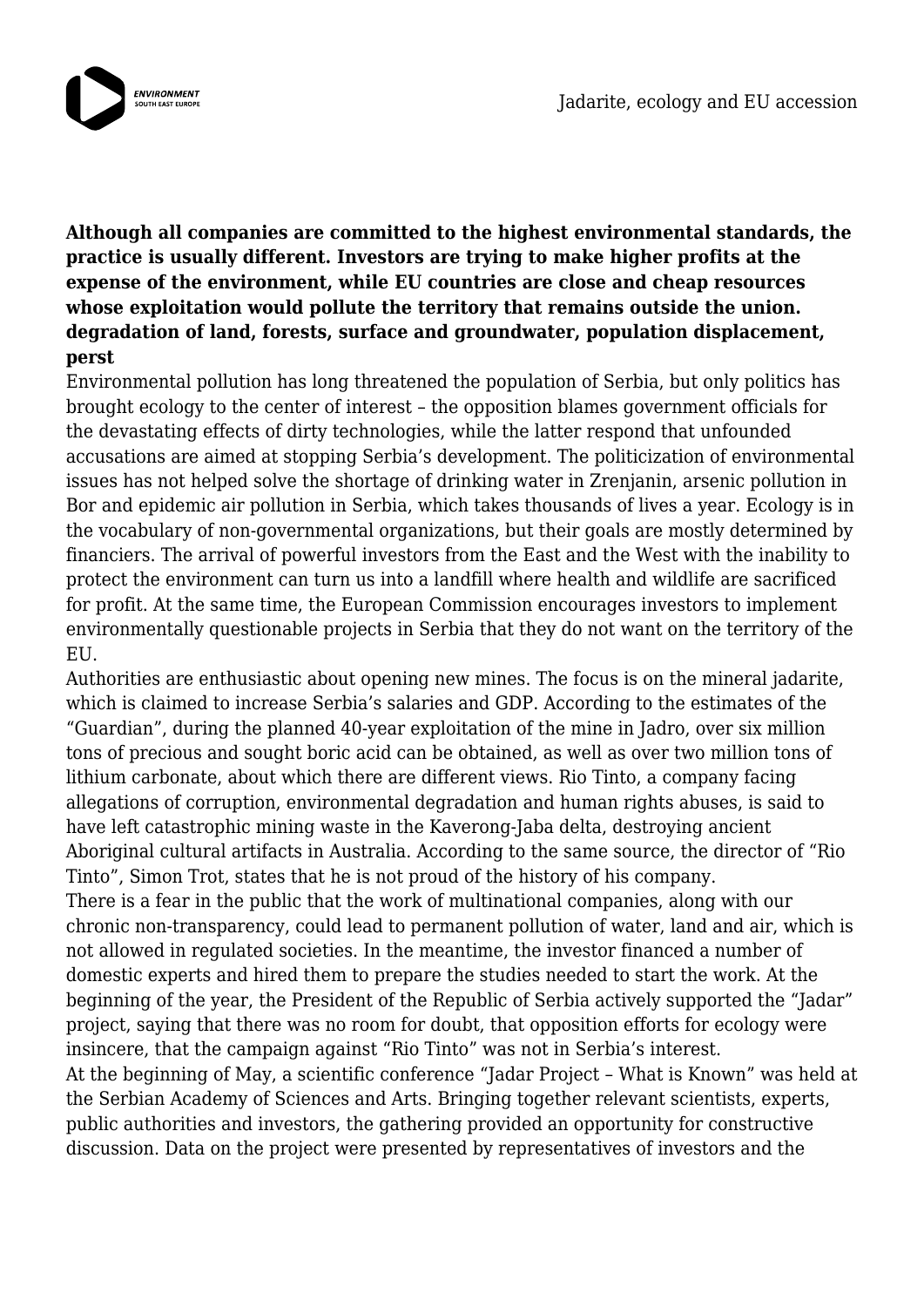

competent ministry. In the presentations and works of eminent scientists, it was stated that the realization of the project would lead to massive and permanent devastation of land, degradation of land, forests, surface and groundwater, displacement, cessation of sustainable agricultural activities, and establishing scenarios of permanent risk to health of nearby villages and towns. Loznice. The scientists conclude that the continuation of the uncontrolled realization of similar projects would be an indicator of the inability of the social community to anticipate and prevent harmful consequences for the public interest. In October, the Presidency of the Academy of Engineering Sciences of Serbia adopted its views on the realization of the "Jadar" project. Serbian engineers point out that the strategic decision of the Government of Serbia to support the realization of the project from 2017, as well as the state's support for the project by investing significant funds in the infrastructure and transport sector was made and implemented without appropriate independent expert analysis. Engineers see drastically harmful consequences for society and the state and say that the project is primarily a mining and chemical complex for the production of boron. They state that the necessary studies that would determine the state profit, losses and obligations have not been made yet, but despite that, the first steps of realization are being taken.

Although all companies are committed to the highest environmental standards, the practice is usually different. Investors are trying to make higher profits at the expense of the environment, while EU countries prefer close and cheap resources whose exploitation would pollute the territory that remains outside the union. In Serbia, we should not build plants that emit poisoned water and harmful gases, nor build landfills that will wash away rain for centuries, bringing pine and arsenic into the soil, rivers and waters. EU countries have no interest in accepting poisoned Serbia into their membership, because that would take responsibility for a very expensive remediation of landfills. European laws ban the operation of mines that pollute the colony countries, and that is why the same ban should be applied in Serbia without delay.

European environmentalists point to the paradox of the green agenda, which seeks to destroy nature in order to obtain lithium. The company "Savannah" plans to exploit lithium in Barroso (Portugal) with the recycling of wastewater, without releasing water into the environment. In Germany, a lithium extraction plant seven times more abundant than Jadar is planned on the Rhine, without wastewater discharges and without tailings dumps. In order to preserve nature and join the EU, the example of Germany should be followed, with complete recycling of wastewater and a ban on toxic landfills. In achieving such a goal, the population of Serbia will not have many allies. Investors, the European Commission and NGOs have different agendas, while politicians are conditioned by the need to win and retain power. Let us rely on our own awareness of the importance of community and our ability to recognize the most important common goals.